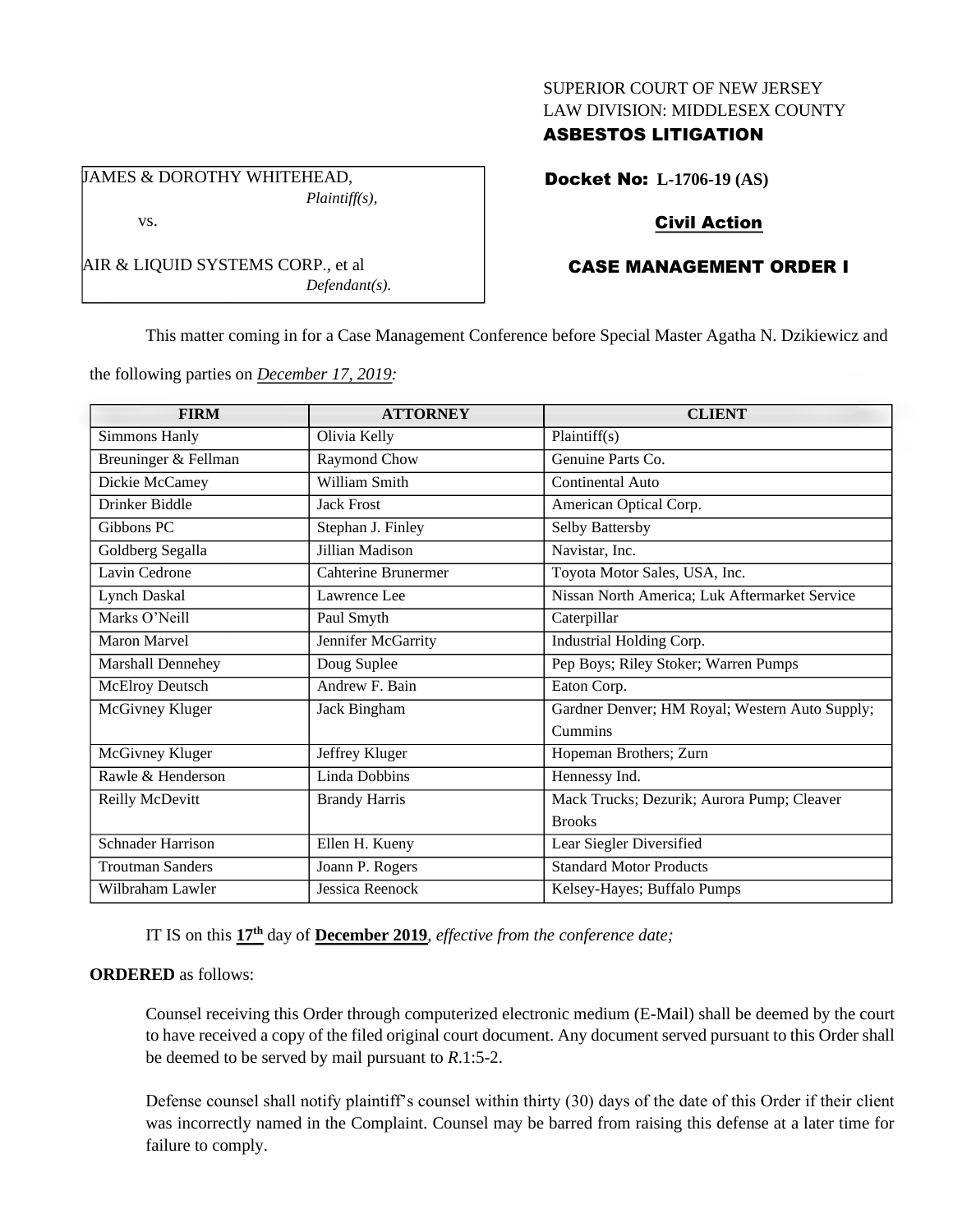Any jurisdictional motions must be filed in accordance with the Court Rules or be waived.

Any *forum non conveniens* motions must be filed as soon as practicable; once sufficient discovery is conducted so that the motion may be properly brought.

## **DISCOVERY**

| December 31, 2019 | Defendants shall propound supplemental interrogatories and document requests by this date.                                                                                                                  |
|-------------------|-------------------------------------------------------------------------------------------------------------------------------------------------------------------------------------------------------------|
| January 31, 2020  | Plaintiff shall serve answers to supplemental interrogatories and document requests by this<br>date.                                                                                                        |
| February 28, 2020 | Fact discovery, including depositions, shall be completed by this date. Plaintiff's counsel shall<br>contact the Special Master within one week of this deadline if all fact discovery is not<br>completed. |
| February 28, 2020 | Depositions of corporate representatives shall be completed by this date.                                                                                                                                   |

### **EARLY SETTLEMENT**

May 15, 2020 Settlement demands shall be served on all counsel and the Special Master by this date.

## **MEDICAL EXPERT REPORT**

- March 31, 2020 Plaintiff shall serve medical expert reports by this date.
- June 1, 2020 Defendants shall identify its medical experts and serve medical reports, if any, by this date. In addition, defendants shall notify plaintiff's counsel (as well as all counsel of record) of a joinder in an expert medical defense by this date.

### **LIABILITY EXPERT REPORTS**

- March 31, 2020 Plaintiff shall identify its liability experts and serve liability expert reports by this date or waive any opportunity to rely on liability expert testimony.
- June 1, 2020 Defendants shall identify its liability experts and serve liability expert reports, if any, by this date or waive any opportunity to rely on liability expert testimony.

### **SUMMARY JUDGMENT MOTION PRACTICE**

- March 27, 2020 Plaintiff's counsel shall advise, in writing, of intent not to oppose motions by this date.
- April 10, 2020 Summary judgment motions shall be filed no later than this date.
- May 8, 2020 Last return date for summary judgment motions.

#### **ECONOMIST EXPERT REPORTS**

March 31, 2020 Plaintiff shall identify its expert economists and serve expert economist report(s), if any, by this date or waive any opportunity to rely on economic expert testimony.

 $\_$  , and the set of the set of the set of the set of the set of the set of the set of the set of the set of the set of the set of the set of the set of the set of the set of the set of the set of the set of the set of th